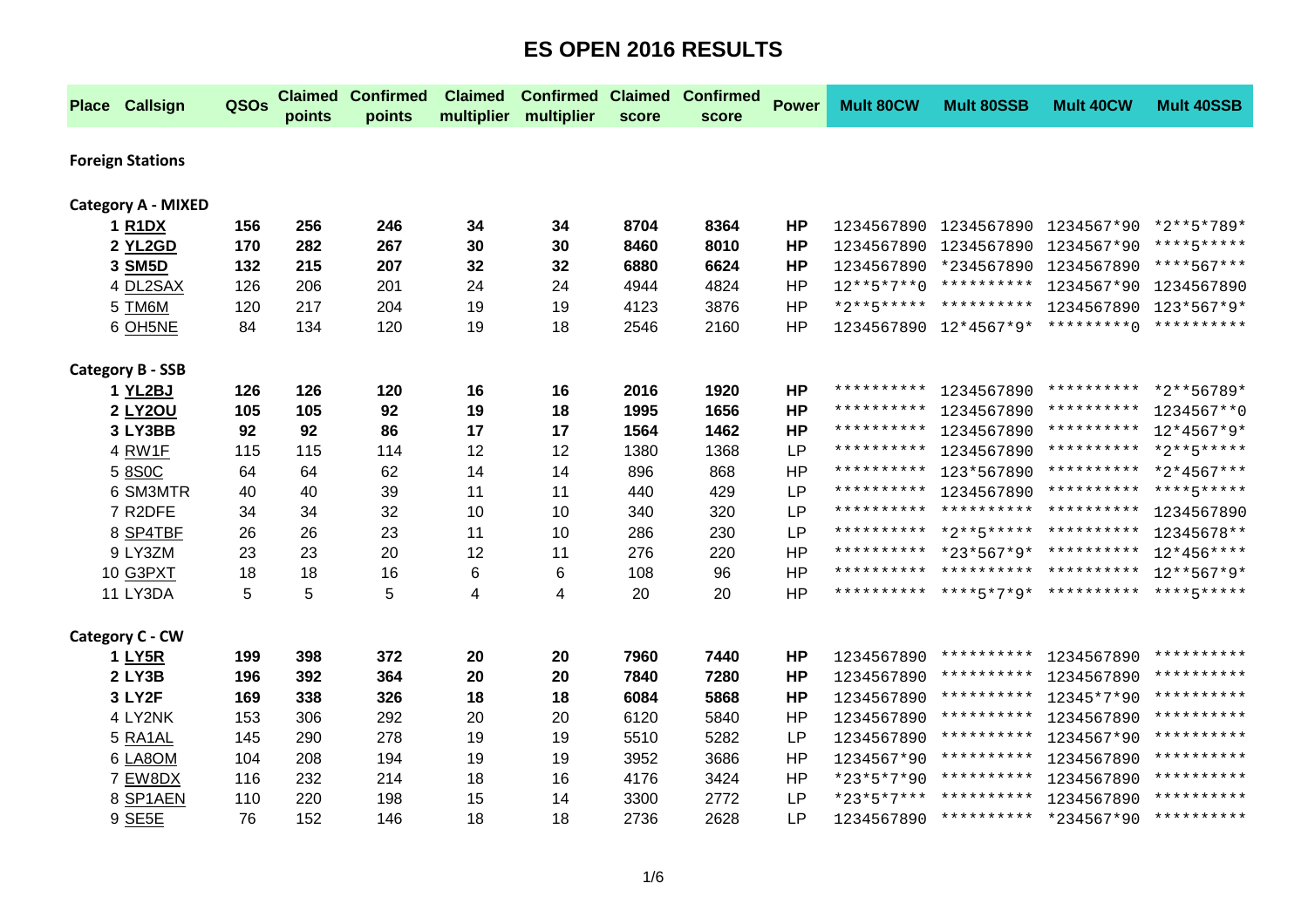| <b>Place Callsign</b> | QSOs | <b>Claimed</b><br>points | <b>Confirmed</b><br>points | <b>Claimed</b> | <b>Confirmed Claimed</b><br>multiplier multiplier | score | <b>Confirmed</b><br>score | <b>Power</b> | <b>Mult 80CW</b> | <b>Mult 80SSB</b>                | <b>Mult 40CW</b>                             | <b>Mult 40SSB</b> |
|-----------------------|------|--------------------------|----------------------------|----------------|---------------------------------------------------|-------|---------------------------|--------------|------------------|----------------------------------|----------------------------------------------|-------------------|
| 10 SM6BSK             | 89   | 178                      | 162                        | 16             | 15                                                | 2848  | 2430                      | <b>LP</b>    |                  |                                  | *2345*7**0 ********** 1234567*90             | **********        |
| 11 G0DVJ              | 86   | 172                      | 162                        | 14             | 14                                                | 2408  | 2268                      | <b>HP</b>    |                  | *2**5*7**0 ********** 1234567890 |                                              | **********        |
| <b>12 EU8F</b>        | 108  | 216                      | 194                        | 11             | 11                                                | 2376  | 2134                      | <b>HP</b>    |                  |                                  | ****5***** ********** 1234567890 **********  |                   |
| 13 OH2KM              | 70   | 140                      | 132                        | 14             | 14                                                | 1960  | 1848                      | <b>LP</b>    | 1234567890       |                                  | ********** *2**567*** **********             |                   |
| 14 OH6BA              | 62   | 124                      | 120                        | 15             | 15                                                | 1860  | 1800                      | <b>HP</b>    |                  |                                  | 1234567*90 ********** 12*4567*** **********  |                   |
| 15 YL2QV              | 79   | 158                      | 136                        | 10             | 10                                                | 1580  | 1360                      | LP           |                  |                                  | 1234567890 ********** ********** *********** |                   |
| <b>16 EW8G</b>        | 71   | 142                      | 132                        | 10             | 10                                                | 1420  | 1320                      | LP           |                  |                                  | ********** ********** 1234567890             | **********        |
| 17 SM6EWB             | 52   | 104                      | 102                        | 9              | 9                                                 | 936   | 918                       | LP           |                  |                                  | ********** ********** 1234567*90             | **********        |
| 18 S50XX              | 46   | 92                       | 86                         | 10             | 10                                                | 920   | 860                       | <b>HP</b>    |                  |                                  | ****5***** ********** 1234567*90             | **********        |
| 19 SO5N               | 42   | 84                       | 78                         | 9              | 9                                                 | 756   | 702                       | <b>HP</b>    |                  |                                  | ********** ********** 1234567*90 **********  |                   |
| 20 SM5MX              | 34   | 68                       | 58                         | 12             | 12                                                | 816   | 696                       | LP           |                  |                                  | 1234567890 ********** *2***6**** *********** |                   |
| 21 RA3NC              | 34   | 68                       | 68                         | 9              | 9                                                 | 612   | 612                       | <b>HP</b>    |                  |                                  | ********** ********** 1234567*90 **********  |                   |
| 22 EU6DX              | 22   | 44                       | 42                         | 15             | 14                                                | 660   | 588                       | LP           |                  |                                  | *2*4567**0 ********** 12345*7*90             | **********        |
| 23 SP2SA              | 32   | 64                       | 62                         | 9              | 9                                                 | 576   | 558                       | LP           |                  |                                  | ********** ********** 1234567*90 **********  |                   |
| 24 LY2TS              | 23   | 46                       | 44                         | 11             | 11                                                | 506   | 484                       | LP           |                  |                                  | 123*5*7890 ********** *2*45***** *********** |                   |
| 25 DK7ZT              | 22   | 44                       | 38                         | 14             | 12                                                | 616   | 456                       | <b>HP</b>    |                  |                                  | *23*5***** ********** 1234567*90 **********  |                   |
| 26 LY2J               | 28   | 56                       | 50                         | 10             | 9                                                 | 560   | 450                       | LP           |                  |                                  | 1*34567890 ********** ********* ***********  |                   |
| 27 RV3ZN              | 23   | 46                       | 42                         | 9              | 9                                                 | 414   | 378                       | LP           |                  |                                  | ********** ********** 1234567*90 **********  |                   |
| 28 DJ6TK              | 21   | 42                       | 40                         | 9              | 9                                                 | 378   | 360                       | LP           |                  |                                  | ********** ********** 1234567*90             | **********        |
| 29 OK2BND             | 21   | 42                       | 38                         | 9              | 9                                                 | 378   | 342                       | LP           |                  |                                  | ********** ********** 1234567*90 **********  |                   |
| 30 RU3XF              | 18   | 36                       | 36                         | 9              | 9                                                 | 324   | 324                       | LP           |                  |                                  | ********** ********** 1234567*90             | **********        |
| 31 UX7UN              | 21   | 42                       | 36                         | 9              | 9                                                 | 378   | 324                       | LP           |                  |                                  | ********** ********** 1234567*90             | **********        |
| 32 YP5A               | 14   | 28                       | 26                         | 10             | 10                                                | 280   | 260                       | <b>HP</b>    |                  |                                  | ****5***** ********** 1234567*90 **********  |                   |
| 33 YT7KM              | 14   | 28                       | 26                         | 9              | 9                                                 | 252   | 234                       | <b>HP</b>    |                  |                                  | ********** ********** 1234567*90 **********  |                   |
| <b>34 YU1DX</b>       | 16   | 32                       | 28                         | 9              | 8                                                 | 288   | 224                       | <b>HP</b>    |                  |                                  | ********** ********** 1234567**0 **********  |                   |
| 35 DL5AXX             | 14   | 28                       | 28                         | 7              | $\overline{7}$                                    | 196   | 196                       | <b>HP</b>    |                  |                                  | ********** ********** *23456**90 **********  |                   |
| 36 LY3CY              | 10   | 20                       | 20                         | 9              | 9                                                 | 180   | 180                       | <b>HP</b>    |                  |                                  | *23*5*7**0 ********** *2*45***9* **********  |                   |
| 37 EW8C               | 11   | 22                       | 22                         | 8              | 8                                                 | 176   | 176                       | LP           |                  |                                  | ********** ********** 123456**90 **********  |                   |
| 38 YO3GNF             | 14   | 28                       | 24                         | 7              | $\overline{7}$                                    | 196   | 168                       | <b>HP</b>    |                  |                                  | ********** ********** 12345*7*9* **********  |                   |
| 39 F6FTB              | 11   | 22                       | 20                         | 8              | $\overline{7}$                                    | 176   | 140                       | LP           |                  |                                  | ********** ********** *23456**90 **********  |                   |
| 40 DF6RI              | 11   | 22                       | 22                         | 6              | 6                                                 | 132   | 132                       | LP           |                  |                                  | ****5***** ********** *2**5*7*90 *********** |                   |
| 41 M5M                | 11   | 22                       | 22                         | 6              | 6                                                 | 132   | 132                       | LP           |                  |                                  | ********** ********** *23456***0 **********  |                   |
| 42 UA6HFI             | 11   | 22                       | 22                         | 6              | 6                                                 | 132   | 132                       | LP           |                  |                                  | ********** ********** *2*4567**0 **********  |                   |
| 43 HA3FMR             | 8    | 16                       | 14                         | 6              | 6                                                 | 96    | 84                        | LP           |                  |                                  | ********** ********** *2345*7**0 **********  |                   |
| 44 OE1TKW             | 6    | 12                       | 12                         | 6              | 6                                                 | 72    | 72                        | HP           |                  |                                  | ********** ********** 1234**7*9* **********  |                   |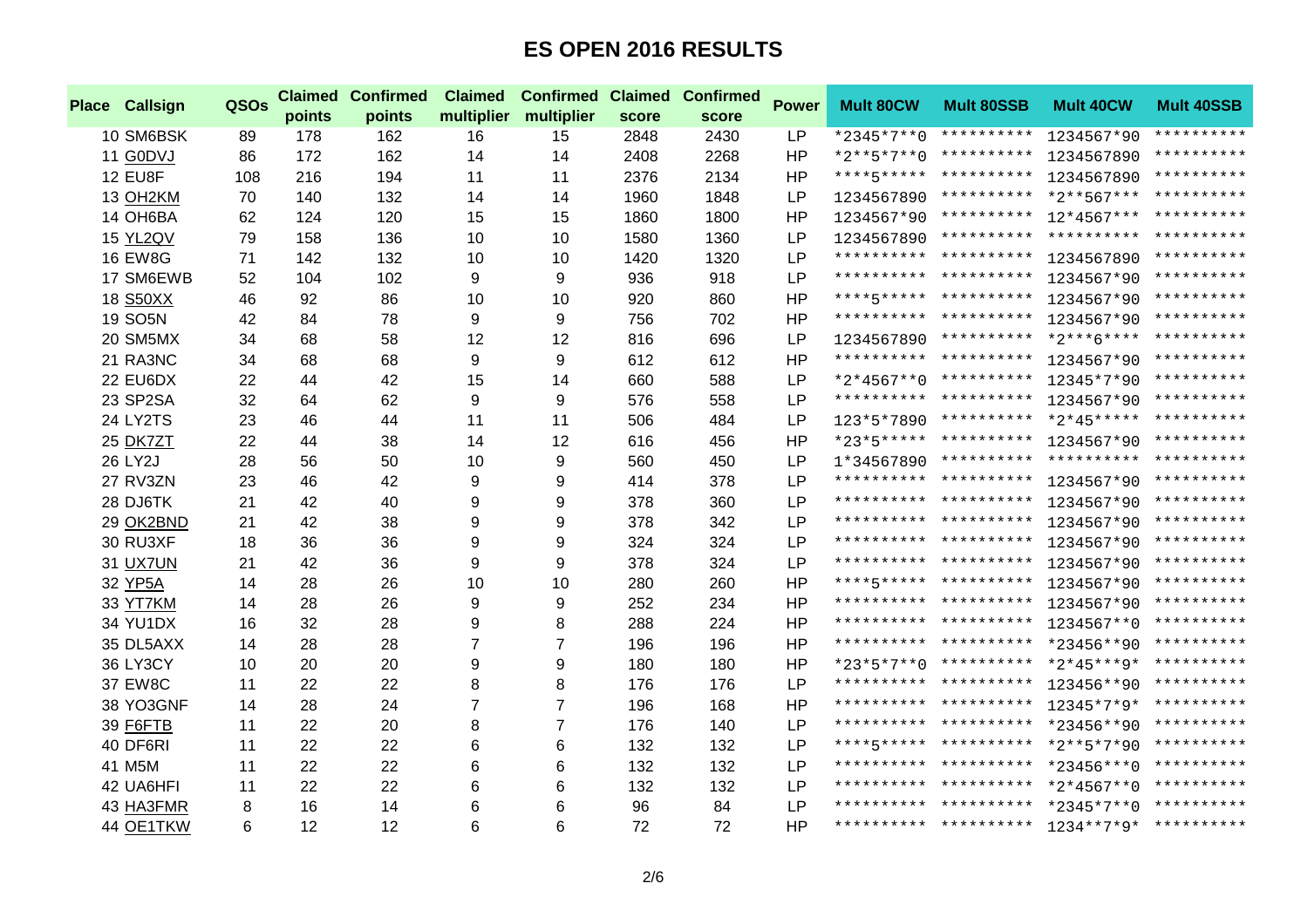| <b>Place Callsign</b>        | QSOs | <b>Claimed</b><br>points | <b>Confirmed</b><br>points | <b>Claimed</b><br>multiplier | <b>Confirmed</b><br>multiplier | <b>Claimed</b><br>score | <b>Confirmed</b><br>score | <b>Power</b> | <b>Mult 80CW</b> | <b>Mult 80SSB</b>                  | <b>Mult 40CW</b>                                  | <b>Mult 40SSB</b>     |
|------------------------------|------|--------------------------|----------------------------|------------------------------|--------------------------------|-------------------------|---------------------------|--------------|------------------|------------------------------------|---------------------------------------------------|-----------------------|
| 45 DQ5M                      | 3    | 6                        | 4                          | $\overline{2}$               | 2                              | 12                      | 8                         | <b>LP</b>    | $***+5***0$      |                                    | ********** ********** **********                  |                       |
| 46 LZ1FJ                     | 1    | 2                        | 2                          |                              |                                | $\overline{c}$          | 2                         | <b>LP</b>    |                  |                                    |                                                   |                       |
| 47 RN4HAB                    | 1    | $\overline{2}$           | $\overline{2}$             |                              | 1                              | $\overline{2}$          | $\overline{2}$            | <b>LP</b>    |                  |                                    |                                                   |                       |
| <b>Category D - LP</b>       |      |                          |                            |                              |                                |                         |                           |              |                  |                                    |                                                   |                       |
| 1 YL2PJ                      | 168  | 276                      | 267                        | 28                           | 28                             | 7728                    | 7476                      | <b>LP</b>    |                  | 1234567890 1234567890              | 12*4567*90                                        | **********            |
| 2 YL3AD                      | 131  | 201                      | 190                        | 29                           | 29                             | 5829                    | 5510                      | LP           | 1234567890       | 1234567890                         | *234567**0                                        | ****5***9*            |
| 3 SM5S                       | 101  | 164                      | 151                        | 32                           | 32                             | 5248                    | 4832                      | <b>LP</b>    | 1234567890       | ***45**890                         | 1234567*90                                        | *2*4567890            |
| 4 SE4E                       | 40   | 73                       | 60                         | 24                           | 22                             | 1752                    | 1320                      | <b>LP</b>    | 123*567890       | *2**5***90                         | *234567*9* ****5*7***                             |                       |
| 5 LY51                       | 35   | 54                       | 47                         | 17                           | 16                             | 918                     | 752                       | <b>LP</b>    | 12345678*0       | *2**567890                         |                                                   | ********** ********** |
| 6 OH7JR                      | 24   | 38                       | 34                         | 15                           | 14                             | 570                     | 476                       | LP           |                  | 12345*7*** 1**456789*              | ******7*** **********                             |                       |
| 7 RA3DJA                     | 21   | 42                       | 30                         | 9                            | $\overline{7}$                 | 378                     | 210                       | LP           |                  |                                    | ********** ********** *234567*9* **********       |                       |
| 8 OH2LNH                     | 11   | 19                       | 19                         | 9                            | 9                              | 171                     | 171                       | LP           |                  |                                    | $1234567******$ ****5***9* ********** *********** |                       |
| <b>Category E - QRP</b>      |      |                          |                            |                              |                                |                         |                           |              |                  |                                    |                                                   |                       |
| 1 LY4T                       | 61   | 119                      | 115                        | 20                           | 20                             | 2380                    | 2300                      | QRP          | 12345678*0       | *2****78**                         | 123456**90                                        | **********            |
| 2 RW3AI                      | 55   | 93                       | 92                         | 15                           | 15                             | 1395                    | 1380                      | QRP          |                  | ********** **********              | 123456*890                                        | $*2*45678**$          |
| 3 OH6NPV                     | 22   | 44                       | 42                         | 10                           | 10                             | 440                     | 420                       | QRP          | 1234567890       |                                    | ********** ********** **********                  |                       |
| <b>Category F - Multi Op</b> |      |                          |                            |                              |                                |                         |                           |              |                  |                                    |                                                   |                       |
| 1 LY4L                       | 49   | 60                       | 54                         | 21                           | 21                             | 1260                    | 1134                      | <b>MO</b>    |                  | $1*3***7***$ *2**56789* *2*45*7*** |                                                   | 123*56789*            |
| <b>Category G - SWL</b>      |      |                          |                            |                              |                                |                         |                           |              |                  |                                    |                                                   |                       |
| 1 SP7-003-24                 | 71   | 132                      | 126                        | 24                           | 23                             | 3168                    | 2898                      | <b>SWL</b>   | 123456*890       | *2*4567*9*                         | 1234567**0                                        | **********            |
| 2 UA3-142-596                | 38   | 76                       | 76                         | 10                           | 10                             | 760                     | 760                       | <b>SWL</b>   |                  | *2**5***** **********              | 12345*7*90                                        | **********            |
| 3 DL-P01-17291               | 18   | 36                       | 32                         | 9                            | 9                              | 324                     | 288                       | <b>SWL</b>   |                  | ********** ********** 1234*67890   |                                                   | **********            |
| 4 DE7WAB                     | 10   | 10                       | $\overline{7}$             | 6                            | 4                              | 60                      | 28                        | SWL          |                  |                                    | ********** ********** ********** *2**5*7*9*       |                       |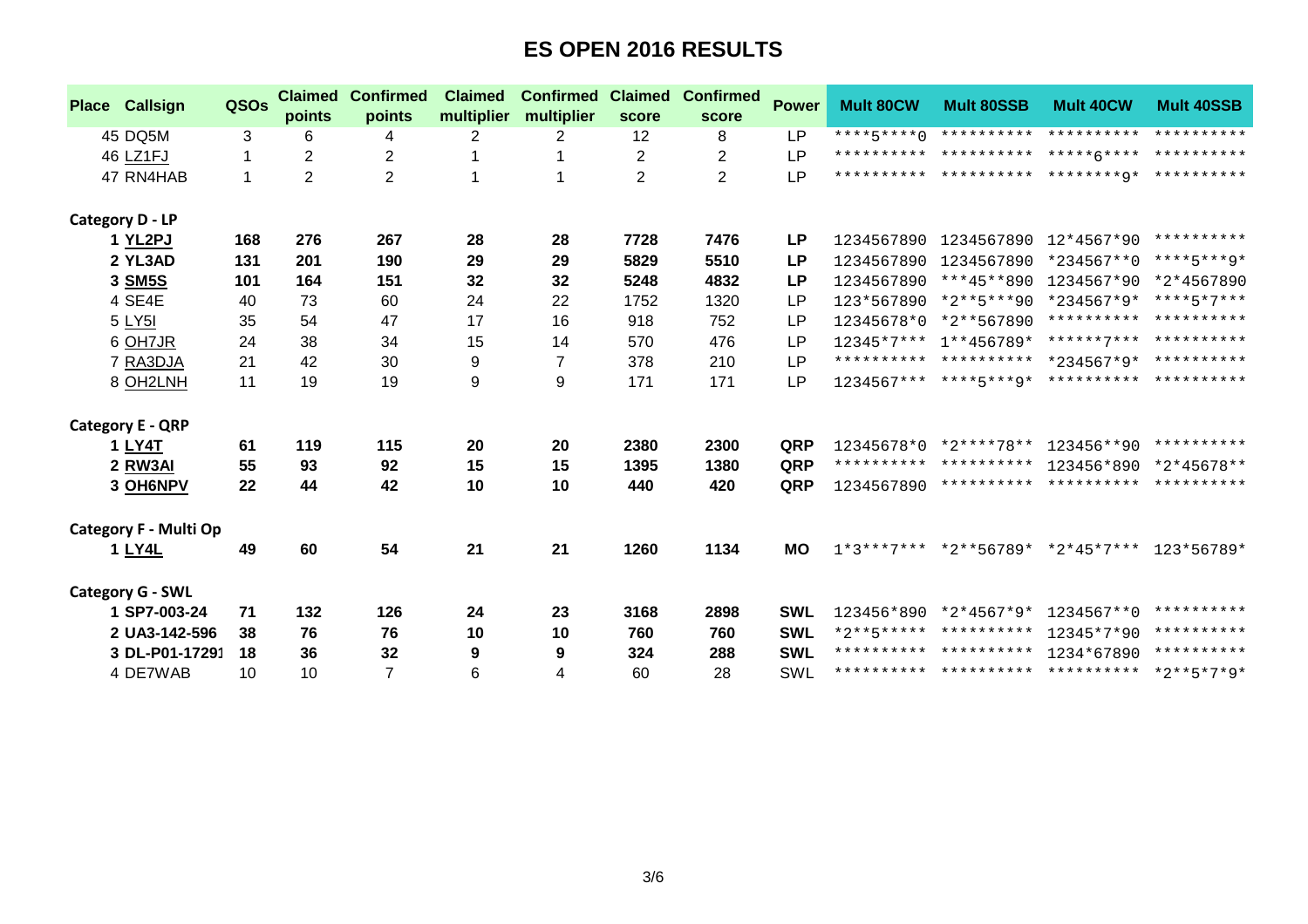|                    | <b>Place Callsign</b>     | QSOs | <b>Claimed</b><br>points | <b>Confirmed</b><br>points | <b>Claimed</b><br>multiplier | <b>Confirmed Claimed</b><br>multiplier | score | <b>Confirmed</b><br>score | <b>Power</b> | <b>Mult 80CW</b>    | <b>Mult 80SSB</b>                | <b>Mult 40CW</b>                               | <b>Mult 40SSB</b>     |
|--------------------|---------------------------|------|--------------------------|----------------------------|------------------------------|----------------------------------------|-------|---------------------------|--------------|---------------------|----------------------------------|------------------------------------------------|-----------------------|
| <b>ES Stations</b> |                           |      |                          |                            |                              |                                        |       |                           |              |                     |                                  |                                                |                       |
|                    |                           |      |                          |                            |                              |                                        |       |                           |              |                     |                                  |                                                |                       |
|                    | <b>Category A - MIXED</b> |      |                          |                            |                              |                                        |       |                           |              |                     |                                  |                                                |                       |
|                    | 1 ES5TV                   | 526  | 888                      | 830                        | 35                           | 34                                     | 31080 | 28220                     | <b>HP</b>    |                     |                                  | 1234*67890 1234*67890 1234*67890               | *234*6789*            |
|                    | 2 ES7GM                   | 482  | 819                      | 768                        | 36                           | 36                                     | 29484 | 27648                     | <b>HP</b>    |                     | 123456*890 123456*890            | 123456*890                                     | 123456*890            |
|                    | 3 ES2MC                   | 442  | 738                      | 713                        | 35                           | 35                                     | 25830 | 24955                     | HP           |                     | 1*34567890 1*34567890 1*34567890 |                                                | 1*3456789*            |
|                    | 4 ES1TU                   | 319  | 554                      | 537                        | 29                           | 29                                     | 16066 | 15573                     | <b>HP</b>    |                     | *234567890 *234567890            | *234567*90                                     | $*2***7*9*$           |
|                    | 5 ES4NY                   | 281  | 492                      | 466                        | 27                           | 27                                     | 13284 | 12582                     | <b>LP</b>    |                     | 123*567890 123*567890            | *23*567**0                                     | ****567***            |
|                    | 6 ES5QA                   | 222  | 346                      | 319                        | 24                           | 23                                     | 8304  | 7337                      | <b>LP</b>    |                     | 1234*678*0 1234*67890 *2*4*6**9* |                                                | *****67***            |
|                    | 7 ES2NF                   | 189  | 305                      | 254                        | 25                           | 25                                     | 7625  | 6350                      | <b>LP</b>    |                     |                                  | 1*345678*0  1*34567890  1*3*5*7*90  1***5***** |                       |
|                    | 8 ES1QD                   | 20   | 30                       | 29                         | 11                           | 10                                     | 330   | 290                       | QRP          |                     |                                  | *234*6**** *2*45678** ********** ***********   |                       |
|                    | <b>Category B - SSB</b>   |      |                          |                            |                              |                                        |       |                           |              |                     |                                  |                                                |                       |
|                    | 1 ES5RW                   | 231  | 231                      | 218                        | 17                           | 17                                     | 3927  | 3706                      | <b>HP</b>    |                     | ********** 1234*67890            |                                                | ********** *234*67890 |
|                    | 2 ES8TJM                  | 168  | 168                      | 163                        | 13                           | 13                                     | 2184  | 2119                      | <b>LP</b>    | * * * * * * * * * * | 1234567*90                       |                                                | ********** *23*5*7*** |
|                    | 3 ES6RMR                  | 174  | 174                      | 170                        | 12                           | 12                                     | 2088  | 2040                      | <b>LP</b>    |                     | ********** 12345*7890            | ********** *2**5*7***                          |                       |
|                    | 4 ES7AM                   | 173  | 173                      | 169                        | 11                           | 11                                     | 1903  | 1859                      | <b>LP</b>    | * * * * * * * * * * | 123456*890                       |                                                | ********** *2**5***** |
|                    | 5 ES7AGY                  | 172  | 172                      | 154                        | 12                           | 12                                     | 2064  | 1848                      | <b>HP</b>    | * * * * * * * * * * | 123456*890                       |                                                | ********** ****5**89* |
|                    | 6 ES6PA                   | 153  | 153                      | 147                        | 12                           | 12                                     | 1836  | 1764                      | <b>LP</b>    | * * * * * * * * * * | 12345*7890                       |                                                | ********** *2**5*7*** |
|                    | 7 ES5GP                   | 189  | 189                      | 168                        | 10                           | 10                                     | 1890  | 1680                      | <b>HP</b>    | * * * * * * * * * * | 1234*67890                       |                                                | ********** ******7*** |
|                    | 8 ES3GX                   | 124  | 124                      | 115                        | 14                           | 14                                     | 1736  | 1610                      | <b>LP</b>    | * * * * * * * * * * | 12*4567890                       |                                                | ********** *2**5678** |
|                    | 9 ES7RIX                  | 157  | 157                      | 146                        | 12                           | 11                                     | 1884  | 1606                      | LP           | * * * * * * * * * * | 123456*890                       |                                                | ********** ****5**8** |
|                    | 10 ES0IA                  | 120  | 120                      | 111                        | 12                           | 10                                     | 1440  | 1110                      | LP           | **********          | 123456789*                       | ********** ****5*****                          |                       |
|                    | 11 ES5TF                  | 109  | 109                      | 105                        | 10                           | 10                                     | 1090  | 1050                      | QRP          | * * * * * * * * * * | 1234*67890                       |                                                | ********** ******7*** |
|                    | 12 ES3VL                  | 96   | 96                       | 89                         | 9                            | 9                                      | 864   | 801                       | <b>LP</b>    | **********          | 12*4567890                       |                                                | ********** ********** |
|                    | 13 ES4RLH                 | 68   | 68                       | 64                         | 9                            | 9                                      | 612   | 576                       | LP           | * * * * * * * * * * | 123*567890                       | ********** **********                          |                       |
|                    | 14 ES5RIM                 | 62   | 62                       | 60                         | 9                            | 9                                      | 558   | 540                       | LP           | * * * * * * * * * * | 1234*67890                       | ********** **********                          |                       |
|                    | 15 ES5AKC                 | 45   | 45                       | 42                         | 9                            | 9                                      | 405   | 378                       | <b>LP</b>    | * * * * * * * * * * | 1234*67890                       | ********** **********                          |                       |
|                    | 16 ES8AY                  | 40   | 40                       | 36                         | 9                            | 9                                      | 360   | 324                       | LP           |                     |                                  | ********** 1234567*90 ********** **********    |                       |
|                    | 17 ES8SX                  | 19   | 19                       | 18                         | $\overline{c}$               | $\overline{2}$                         | 38    | 36                        | LP           |                     |                                  | ********** ********** ********** ****5*7***    |                       |
|                    | Category C - CW           |      |                          |                            |                              |                                        |       |                           |              |                     |                                  |                                                |                       |
|                    | 1 ES2EZ                   | 319  | 638                      | 608                        | 18                           | 18                                     | 11484 | 10944                     | <b>HP</b>    | 1*34567890          | **********                       | 1*34567890                                     | **********            |
|                    | 2 ESODJ                   | 295  | 590                      | 562                        | 17                           | 17                                     | 10030 | 9554                      | <b>HP</b>    |                     |                                  | 123456789* ********** 1234567*9* **********    |                       |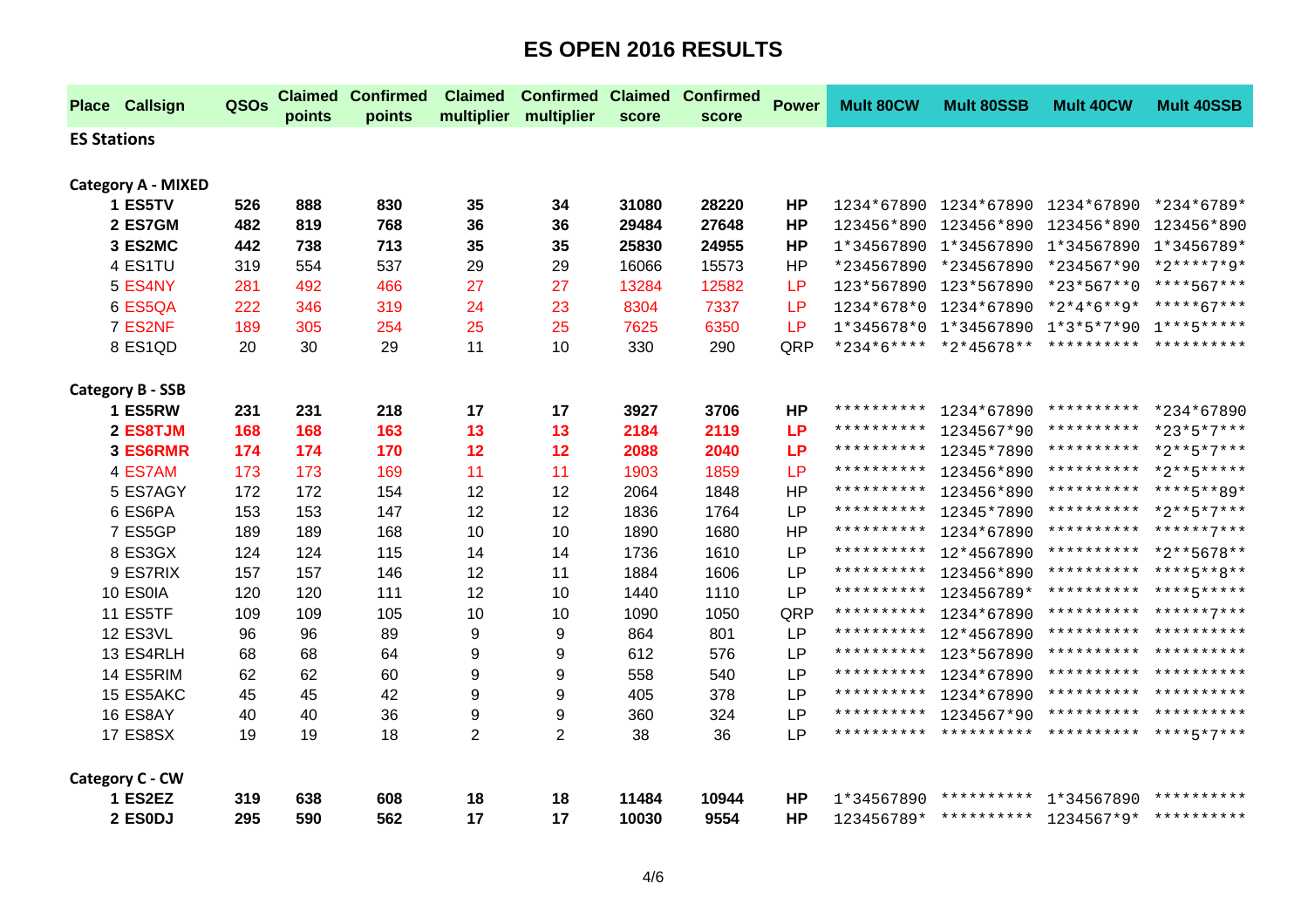| <b>Place Callsign</b>              | QSOs | <b>Claimed</b><br>points | <b>Confirmed</b><br>points | <b>Claimed</b><br>multiplier | <b>Confirmed</b><br>multiplier | score | <b>Claimed Confirmed</b><br>score | <b>Power</b> | <b>Mult 80CW</b> | <b>Mult 80SSB</b>     | <b>Mult 40CW</b>                               | <b>Mult 40SSB</b> |
|------------------------------------|------|--------------------------|----------------------------|------------------------------|--------------------------------|-------|-----------------------------------|--------------|------------------|-----------------------|------------------------------------------------|-------------------|
| 3 ES3VI                            | 231  | 462                      | 438                        | 17                           | 16                             | 7854  | 7008                              | <b>HP</b>    | 12*4567890       |                       | ********** 12*456**90                          | **********        |
| 4 ES5EP                            | 253  | 506                      | 492                        | 15                           | 14                             | 7590  | 6888                              | <b>LP</b>    | 1234*67890       |                       | ********** *234*6***0 **********               |                   |
| 5 ES4RD                            | 237  | 474                      | 446                        | 17                           | 15                             | 8058  | 6690                              | <b>HP</b>    | 123*567*90       |                       | ********** 123*567**0                          | **********        |
| 6 ES1CN                            | 250  | 500                      | 486                        | 13                           | 13                             | 6500  | 6318                              | <b>HP</b>    | *234567890       |                       | ********** *2**56**9* **********               |                   |
| 7 ES3CC                            | 228  | 456                      | 372                        | 16                           | 15                             | 7296  | 5580                              | <b>LP</b>    | 12*4567890       |                       | ********** *2**567*90 **********               |                   |
| 8 ES1WST/3                         | 206  | 412                      | 386                        | 14                           | 14                             | 5768  | 5404                              | LP           | 12*4567890       |                       | ********** *2**567**0 **********               |                   |
| 9 ES3BM                            | 134  | 268                      | 248                        | 16                           | 16                             | 4288  | 3968                              | <b>HP</b>    | 12*4567890       |                       | ********** 12*4567*9* **********               |                   |
| <b>10 ES1BH</b>                    | 193  | 386                      | 352                        | 11                           | 11                             | 4246  | 3872                              | <b>LP</b>    | *2345*7890       |                       | ********** *23*****9* **********               |                   |
| 11 ES2JJ                           | 159  | 318                      | 276                        | 13                           | 12                             | 4134  | 3312                              | <b>LP</b>    | $1*345678*0$     |                       | ********** 1***56**9* **********               |                   |
| <b>12 ES4RX</b>                    | 186  | 372                      | 350                        | 9                            | 9                              | 3348  | 3150                              | <b>HP</b>    | 123*567890       |                       | ********** ********** **********               |                   |
| 13 ES8DH                           | 106  | 212                      | 200                        | 14                           | 14                             | 2968  | 2800                              | LP           | 1234567*90       |                       | ********** *2**567*9* **********               |                   |
| <b>14 ES1OX</b>                    | 167  | 334                      | 300                        | 9                            | 9                              | 3006  | 2700                              | <b>LP</b>    | *234567890       |                       | ********** ********** **********               |                   |
| <b>15 ES4OJ</b>                    | 134  | 268                      | 240                        | 11                           | 11                             | 2948  | 2640                              | <b>HP</b>    | 123*567890       |                       | *********** ****56**** **********              |                   |
| 16 ES2JL                           | 102  | 204                      | 174                        | 14                           | 13                             | 2856  | 2262                              | <b>HP</b>    | 1*34567890       |                       | ********** 1*****7*90 **********               |                   |
| <b>17 ES1AO</b>                    | 130  | 260                      | 222                        | 10                           | 10                             | 2600  | 2220                              | <b>LP</b>    | *2345678*0       |                       | ********** *2******9* **********               |                   |
| <b>18 ES8CO</b>                    | 116  | 232                      | 198                        | 8                            | 8                              | 1856  | 1584                              | <b>HP</b>    | 1234567**0       |                       | *********** ********** **********              |                   |
| 19 ES3RY                           | 85   | 170                      | 166                        | 9                            | 9                              | 1530  | 1494                              | <b>LP</b>    | 12*4567890       |                       | ********** ********** **********               |                   |
| 20 ES6DO                           | 105  | 210                      | 200                        | $\overline{7}$               | $\overline{7}$                 | 1470  | 1400                              | QRP          | 12345*78**       |                       | ********** ********** **********               |                   |
| 21 ES3BQ                           | 73   | 146                      | 132                        | 9                            | 9                              | 1314  | 1188                              | <b>HP</b>    | 12*4567890       |                       | ********** ********** **********               |                   |
| 22 ES3HZ                           | 41   | 82                       | 74                         | 10                           | 8                              | 820   | 592                               | <b>LP</b>    | 12*45678*0       |                       | ********** ********** **********               |                   |
| 23 ES7MB                           | 32   | 64                       | 48                         | 9                            | 8                              | 576   | 384                               | HP           |                  |                       | 123456**9* ********** ********9* **********    |                   |
| 24 ES3AX                           | 14   | 28                       | 24                         | $\overline{2}$               | $\overline{2}$                 | 56    | 48                                | <b>LP</b>    |                  |                       |                                                |                   |
| <b>Category D - Multi Operator</b> |      |                          |                            |                              |                                |       |                                   |              |                  |                       |                                                |                   |
| 1 ES6Q                             | 369  | 615                      | 598                        | 30                           | 30                             | 18450 | 17940                             | <b>HP</b>    |                  |                       | 12345*7890 12345*7890 12345*7890 **345*****    |                   |
| 2 ES9C                             | 263  | 447                      | 426                        | 26                           | 26                             | 11622 | 11076                             | <b>HP</b>    | 12345678*0       | 12345678*0 *23*5678*0 |                                                | ******7***        |
| 3 ES0Q                             | 222  | 378                      | 337                        | 25                           | 24                             | 9450  | 8088                              | <b>LP</b>    |                  |                       | 12345678** 123456789* *23*5*7*** ****5*7*9*    |                   |
| 4 ES2B                             | 162  | 255                      | 238                        | 22                           | 22                             | 5610  | 5236                              | <b>LP</b>    |                  |                       | 1*3456*890  1*34567890  1***5***9*  ****5*7*** |                   |
| 5 ES9B                             | 199  | 199                      | 186                        | 16                           | 16                             | 3184  | 2976                              | HP           | **********       | 12345678*0 ********** |                                                | 12345*7**0        |
| 6 ES2O                             | 165  | 165                      | 160                        | 12                           | 12                             | 1980  | 1920                              | <b>HP</b>    |                  |                       | ********** 1*34567890 ********** 1*****7*9*    |                   |
| 7 ES9A                             | 166  | 332                      | 306                        | $\overline{7}$               | 6                              | 2324  | 1836                              | HP           |                  |                       | ********** ********** 123*5*7**0 **********    |                   |
| 8 ES4O                             | 132  | 132                      | 129                        | 13                           | 13                             | 1716  | 1677                              | HP           | **********       |                       | 123*567890 ********** *2**5*7*9*               |                   |
| 9 ES1N                             | 119  | 119                      | 116                        | 12                           | 11                             | 1428  | 1276                              | LP           |                  |                       | ********** *234567890 ********** *2******9*    |                   |
| <b>10 ES5YG</b>                    | 73   | 73                       | 54                         | 9                            | 8                              | 657   | 432                               | <b>LP</b>    |                  |                       | ********** 1234*6789* ********** ***********   |                   |